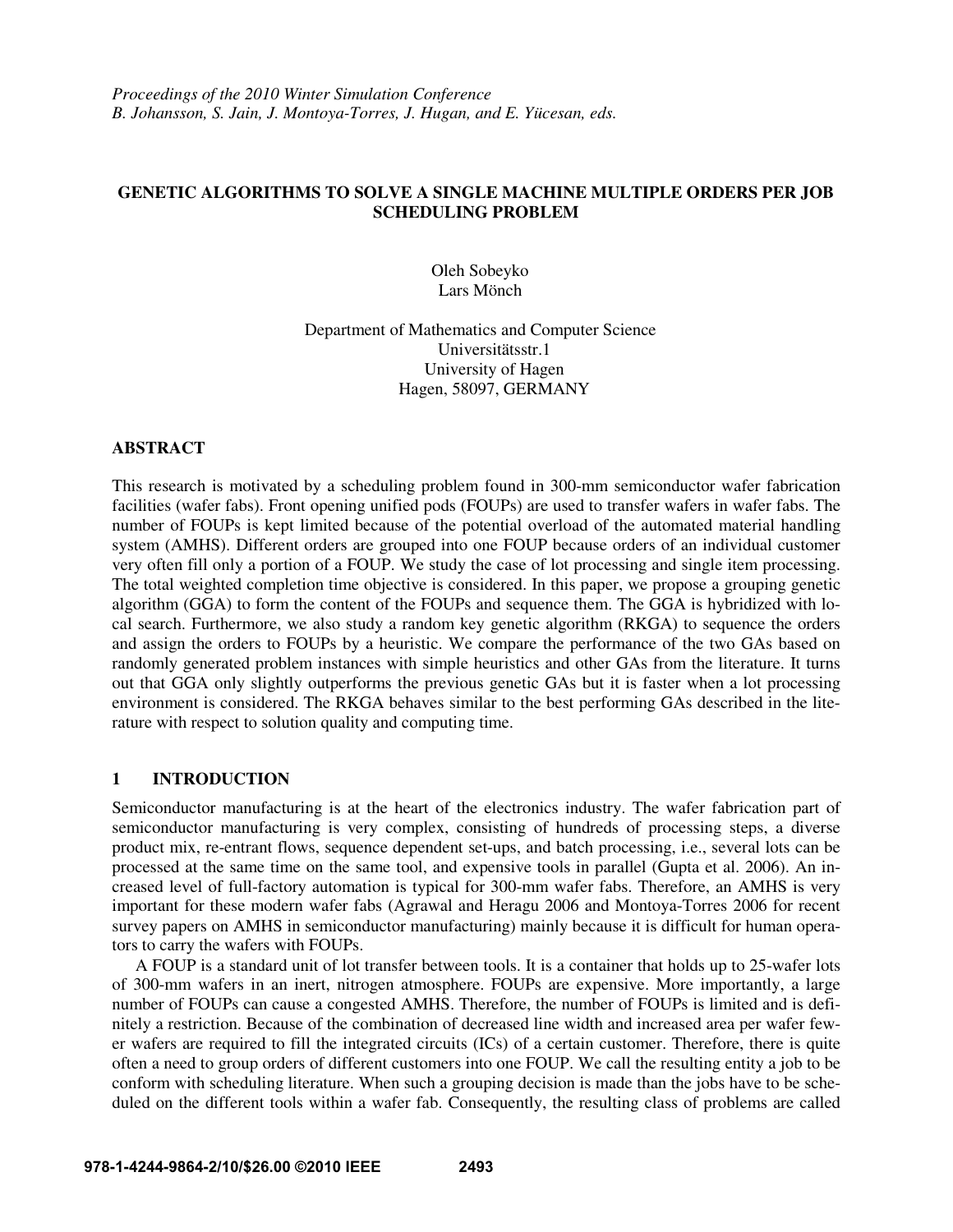multiple orders per job (MOJ) scheduling problems. Recently, problems of this type have been extensively studied by Mason and his group (cf. Mönch et al. 2009 for a survey of these problems). A static single machine MOJ scheduling problem with total weighted completion time (TWC) criterion is discussed by Mason et al. (2004). Mixed integer programming formulations and rather simple heuristics are proposed. Later, two genetic algorithms are suggested for the corresponding problem including ready times of the orders by Mason and Qu (2005). In this paper, we propose a GGA and a RKGA respectively for the problem researched by Mason et al. (2004). We show that the GGA slightly outperforms the two GAs from (Mason and Qu 2005), but it is much faster with respect to computing time in certain situations. The RKGA shows a similar behavior as the best performing GA described in the literature.

The paper is organized as follows. The researched problem is described in Section 2. We also provide some structural properties of the schedules. Related literature is discussed in Section 3. In Section 4, we propose the GGA and the RKGA. Finally, we present the results of computational experiments in Section 5.

### **2 PROBLEM STATEMENT AND ANALYSIS**

We consider a single machine MOJ scheduling problem. We differentiate between lot and single item processing. Lot processing refers to the situation where the entire job, all wafers within the FOUP, will be processed simultaneously. The processing time is independent of the number of wafers within the FOUP. On the other hand, single item processing is related to the situation where the processing time of a job is the product of the wafer processing time and the number of wafers within the FOUP. Let  $p_i$  denote the processing time of job  $j$ . Jobs are labelled by  $1, \ldots, J$  . We have  $F$  FOUPs. We denote the size of order  $o \in O$  by  $s_o$ . It is measured in number of wafers. We obtain  $p_j = \rho \sum_{o \in j}$ =  $p_j = \rho \sum_{o \in j} s_o$ , where  $\rho$  denotes the process-

ing time of a single wafer in the single item processing case and  $p_j = \rho$  for the lot processing environment. The set O is the set of all orders that have to be scheduled on the machine. We simply label the orders by  $1, \ldots, N$ . We assume that all orders have the same product type. Consequently, they can be grouped together. We assume that all FOUPs have the same capacity of *K* wafers and that  $s_o \leq K$ . Orders cannot split into suborders. Clearly, we have  $J \leq \min\{F,N\}$ .

Using the  $\alpha | \beta | \gamma$  notation from scheduling theory (cf. Graham et al. 1979), the two different problems can be represented as

$$
1 | \, \text{moj}(lot) | \, \sum w_o C_o \tag{1}
$$

and

$$
1 | \text{moj}(item) | \sum w_o C_o \tag{2}
$$

respectively where we denote the completion time of order  $o$  by  $C<sub>o</sub>$  and the weight of the order by  $w<sub>o</sub>$ . The latter order attribute is used to express the importance of customer orders. The objective TWC is given by  $\sum_{o=1}^{N}$ *N*  $\sum_{o=1}^{n} w_o C_o$ . Two different decisions have to be made to solve the scheduling problems (1) and (2):

- 1. Job formation: Here the question is how to group the orders together into one job. Each single group corresponds to a FOUP.
- 2. Job Sequencing: After job formation, an appropriate sequence of the jobs has to be determined.

In order to find an optimal solution of problem (1) and (2) both decisions have to be made simultaneously. But because of the NP-hardness of problem (1) and (2) (see Mason and Chen 2009) often heuristics based on decomposition are reasonable. In the following, we assume that we are able to make the first de-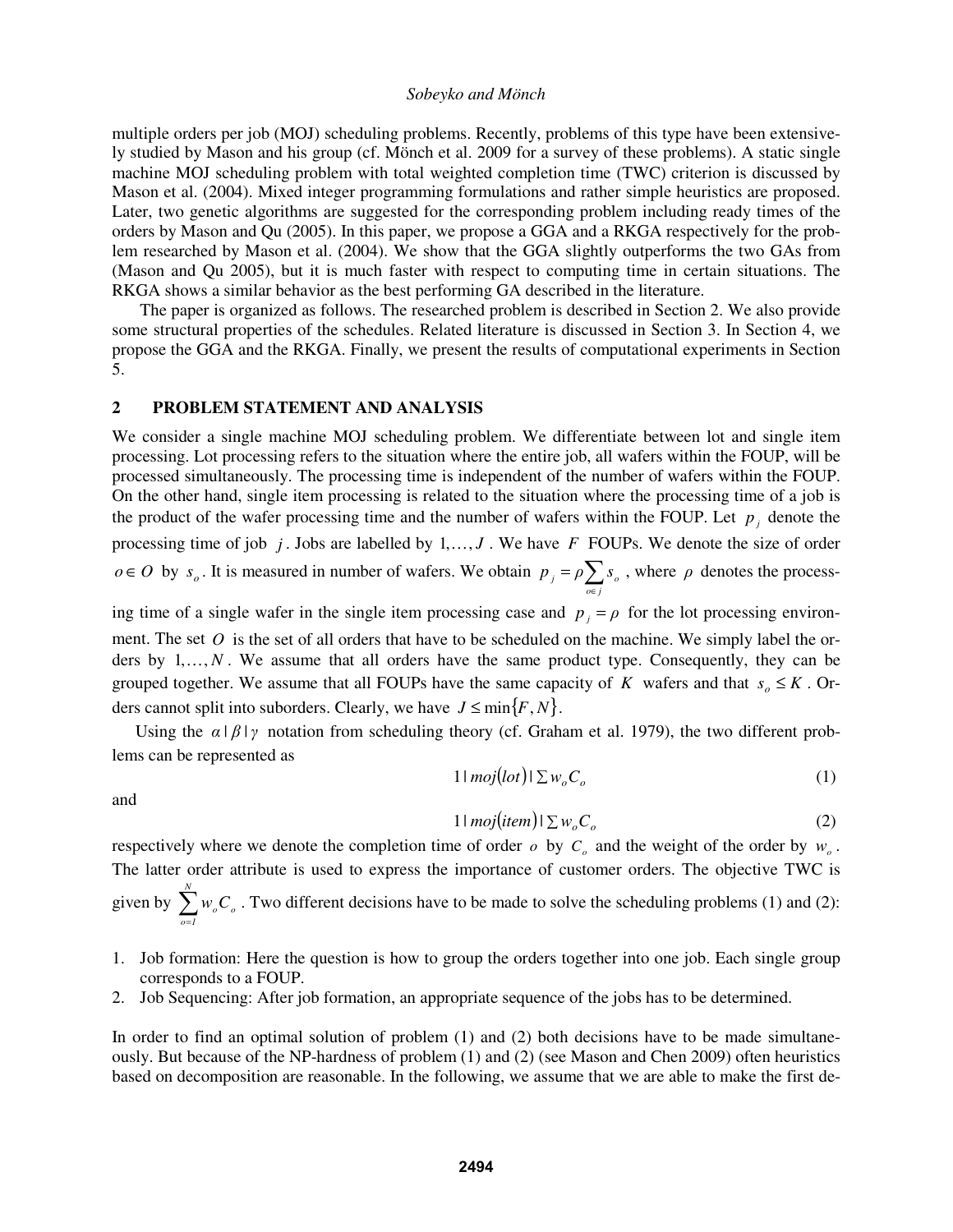cision. It turns out that then the second decision is straightforward. We obtain the following two properties.

**Property 1** When the job formation decision is made in the lot processing case, then the optimal job sequence can be determined by sorting the jobs with respect to non-increasing  $\sum w_o$  values.

∈*jo*

Note that this property is a direct consequence of the fact that the weighted shortest processing time (WSPT) dispatching rule leads to an optimal schedule for the single machine scheduling problem with TWC objective (cf. Pinedo 2008). However, in the lot processing case, all the processing times are identical and therefore it is enough to consider the sum of the weights of the orders that form the FOUP.

**Property 2** When the job formation decision is made in the item processing case, then the optimal job sequence can be determined by sorting the jobs with respect to non-increasing values of  $\sum_{\sigma \in j} w_o / \sum_{\sigma \in j} s_o$ .

The second property can be seen in a similar manner using the optimality properties of the WSPT dispatching rule. We will later use the two properties within our GAs.

# **3 PREVIOUS RELATED WORK**

Heuristic approaches for solving the researched problem are described in (Mason et al. 2004). It turns out that two heuristics outperform the remaining ones in case of the lot processing and in case of the single item processing environment respectively. These heuristics are not iterative. Two different GAs are described in (Mason and Qu 2005). These heuristics are dedicated to the case when the orders have different ready times. It is interesting to note that scheduling is performed in two phases. In a first phase, the orders are sequenced and then the jobs are formed according to simple heuristics. However, both algorithms do not deal with the problem as a grouping problem.

Our research is based on the idea to treat the scheduling problem as a grouping problem. Based on Property 1 and 2, this is a reasonable approach, because the sequencing of the grouped entities is easy. Grouping problems can be solved efficiently by GGAs (Falkenauer 1998). Successful applications of GGA to bin packing problems (Falkenauer 1996) and pickup and delivery problems with time windows (Pankratz 2002) are known. To the best of our knowledge, only the paper by Singh et al. (2009) deal with the application of GGA type heuristics to machine scheduling problems so far.

# **4 SOLUTION APPROACHES**

In this paper, two different GAs are proposed. We start with describing simple reference heuristics for benchmarking purposes. Then we present the GGA. Finally, we discuss the RKGA heuristic.

## **4.1 Simple Heuristics**

The main idea of the heuristics proposed by Mason et al. (2004) is to decompose the scheduling problem into two phases. The first phase performs a sequencing of the orders. The orders are sequenced according to different criteria. The computational results show that the best results are obtained by the weighted smallest size (WSS) rule.

The second phase consists in forming jobs from the already sequenced orders. We apply different heuristics for lot and single item processing environments. In case of lot processing, the first-fit criterion FFD1 (cf. Mason et al. 2004) applied to the sequenced orders provides good results. This heuristic aims to fill the first jobs as much as possible. Thus, we obtain jobs with a large total weight. Jobs with larger weight correspond to smaller completion times. This results in a smaller TWC value.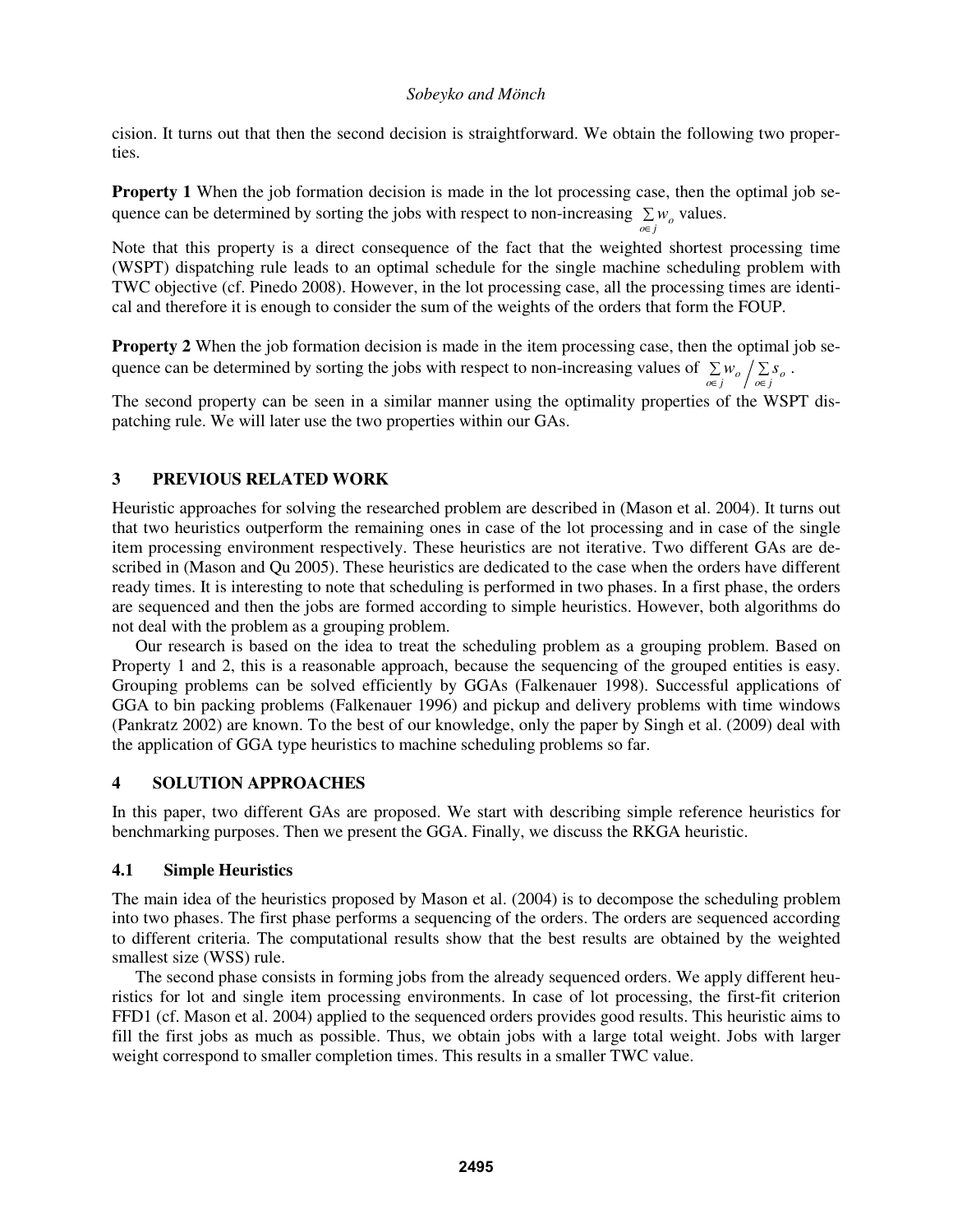In case of a single item processing environment, the FFD\_AJS1 heuristic is applied (cf. Mason et al. 2004). The heuristic tries to use all of the available jobs in order to balance the total size of the orders within the single jobs.

The complexity of the heuristics is  $O(N(\log N + F))$ . It is a disadvantage of these simple heuristics that feasible solutions are not guarantied. Therefore, the heuristics require some additional effort to repair infeasible solutions.

### **4.2 GGA**

Since all the orders have to be distributed between a limited amount of jobs, we have to deal with a grouping problem. Therefore, a GGA is assumed to be an appropriate method in this case. We propose two variants of the algorithm for both lot and single item processing mode. In order to apply a GGA, we have to look for an appropriate encoding scheme of solutions and for appropriate genetic operators. We start with solution encoding.

Every point of the search space of feasible solutions is represented as a sequence of jobs. Each job contains some subset of the orders. One order can be found only in one job. An example is shown in Figure 1. Here  $F_i$  is the  $i$ -th job in the processing sequence.



Figure 1: GGA encoding scheme

GGA is a population based algorithm. It requires a number of initial population elements, called genomes, that represent some part of the search space. We start with an initial population that is randomly generated. For genome initialization we generate an arbitrary permutation of the orders and then form the jobs by applying the assignment rules suggested by Mason et al. (2004).

We continue with describing the main genetic operators. The main purpose of crossover is combining parts of good feasible solutions to obtain better feasible solutions. A GA discovers the most promising parts of the search space moving towards the global optimum. Crossover has to act in such a way that each offspring inherits as much valuable information from its parents as possible. Indeed, if the parents contain good parts then these parts have to be preserved and inherited by children. For GGAs, the crossover operator has a specific form as it has to deal with entire groups rather than with separate objects. In our case, a set of orders from the same job are considered as one group. A specific crossover operator for GGA is proposed by Falkenauer (1998). Since a fixed amount of jobs can be used in the researched problem, this crossover is not appropriate for our problem because it allows a variable amount of jobs. Therefore, we propose another variant of grouping crossover that takes into account the maximum number of jobs. In this case, we directly create the child with an appropriate amount of jobs. The schema is shown in Figure 2. Here,  $F_{ij}$  is the *j*-th job of parent  $G_i$ . We denote the corresponding child by *C*.



Figure 2: Grouping crossover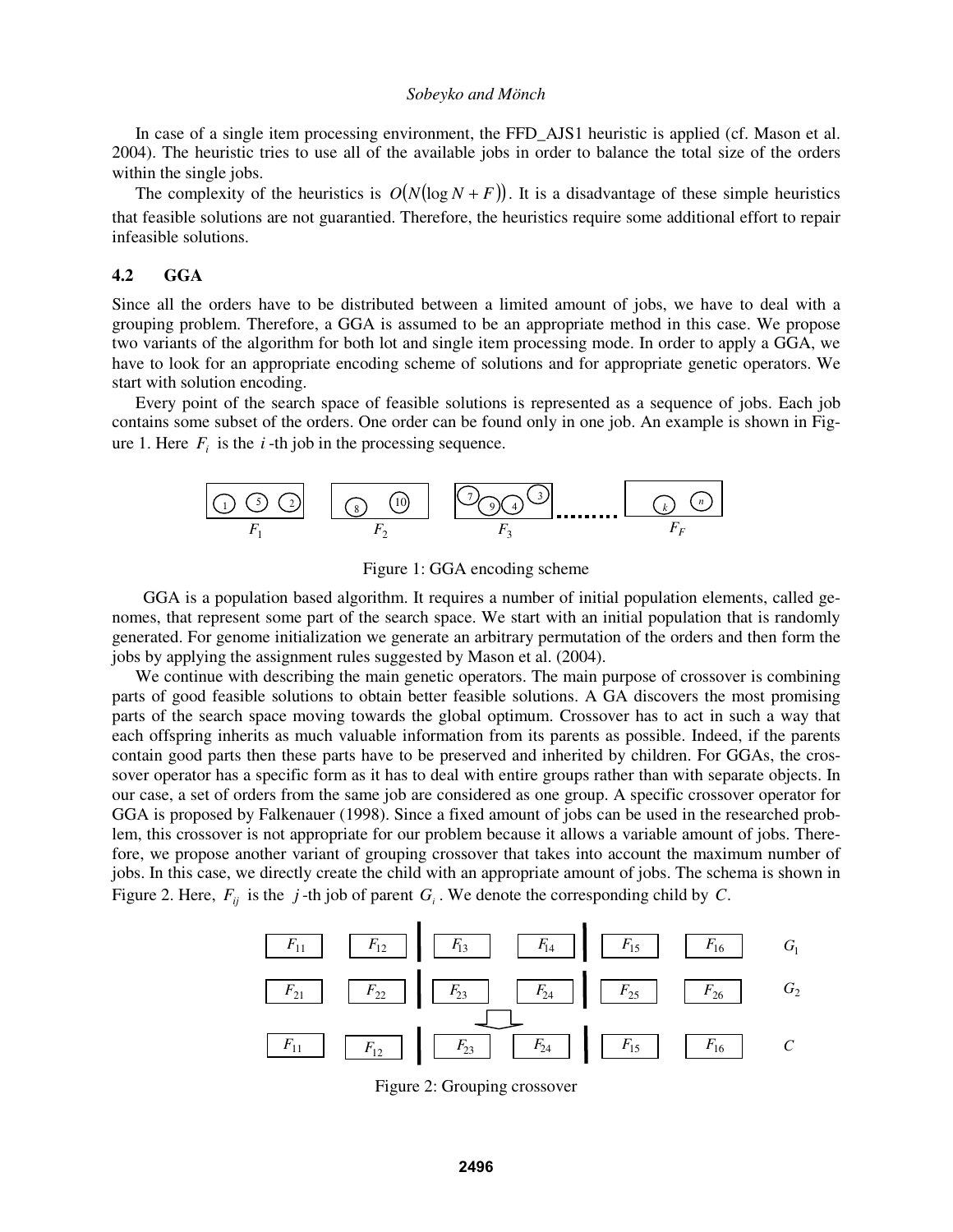The crossover algorithm consists of the following steps:

- 1. Select randomly two crossing sites, delimiting the crossing section in each parent.
- 2. Replace the crossing section of parent  $G_1$  with the crossing section of parent  $G_2$ .
- 3. Eliminate all orders now occurring twice from the job they were members of in the first parent. Thus, some jobs coming from the first parent have to be altered.
- 4. Adopt the resulting jobs according to the hard constraints and the objective function to optimize.
- 5. Repeat Step 2 till Step 4 with changed roles of the parents to obtain the second offspring.

Now the orders that are eliminated have to be reinserted into the child *C* again. As described in (Brown et al. 2003), the reinsertion strategy may have great influence on performance of the algorithm. Therefore, we apply the heuristics described in Subsection 4.1 as one of the best strategies of reinserting the uninserted orders. Sometimes it happens that not all of the uninserted orders can be reinserted. We repeat the crossover several times until a feasible offspring is obtained.

Having uninserted orders, we try to reinsert them in some local search manner in order to build better groups. For lot processing, we go through the list of jobs and try to replace for each of them up to three orders with one that is not inserted so far to increase the utilization and total weight of the jobs. More orders with smaller sizes become uninserted and it is easier to redistribute them later by applying the simple heuristic. In case of single item processing, for each job we try to reinsert up to three orders with one order in such a way that utilization of the job decreases but the total weight of it increases. Jobs with small utilization and high total weight are preferable because finally they are processed at the beginning of the sequence and provides smaller values of TWC. The remaining uninserted orders are reinserted by applying the simple heuristic.

Mutation is used to avoid a premature convergence of the GA towards a local optimum. We use a swap mutator as mutation operator. This means that in some genomes two jobs are selected randomly. In each of these two jobs we select randomly one order and then we exchange the two orders between the selected jobs preserving feasibility of the genome. Another possibility is exchanging more than two arbitrary orders in the selected jobs.

After crossover and mutation we improve the offspring using local search. The main idea of the local search is to swap orders across jobs to improve fitness of the genome. This technique depends on the type of processing. In case of lot processing, we exchange orders between any pair of jobs in order to obtain improvement of TWC. Let job *i* be processed before job *j* . The procedure works as follows. We select each order  $o_i$  from job  $F_i$  and  $o_j$  from  $F_j$  respectively. Then we check whether it is possible to exchange them preserving feasibility of the genome. If yes then in case  $o_i$  has a larger weight than  $o_i$  the orders are exchanged. We do not have to recalculate the objective function of the genome in order to verify whether the genome is better or not after the exchange. The used local search procedure for lot processing is shown in Figure 3.



Figure 3: Local search steps in a lot processing environment

Firstly, we try to exchange orders between jobs  $F_1$  and  $F_2$  then between  $F_1$  and  $F_3$ , and so on. After that we repeat this procedure between jobs  $F_2$  and  $F_3$ ,  $F_2$  and  $F_4$ , and so on.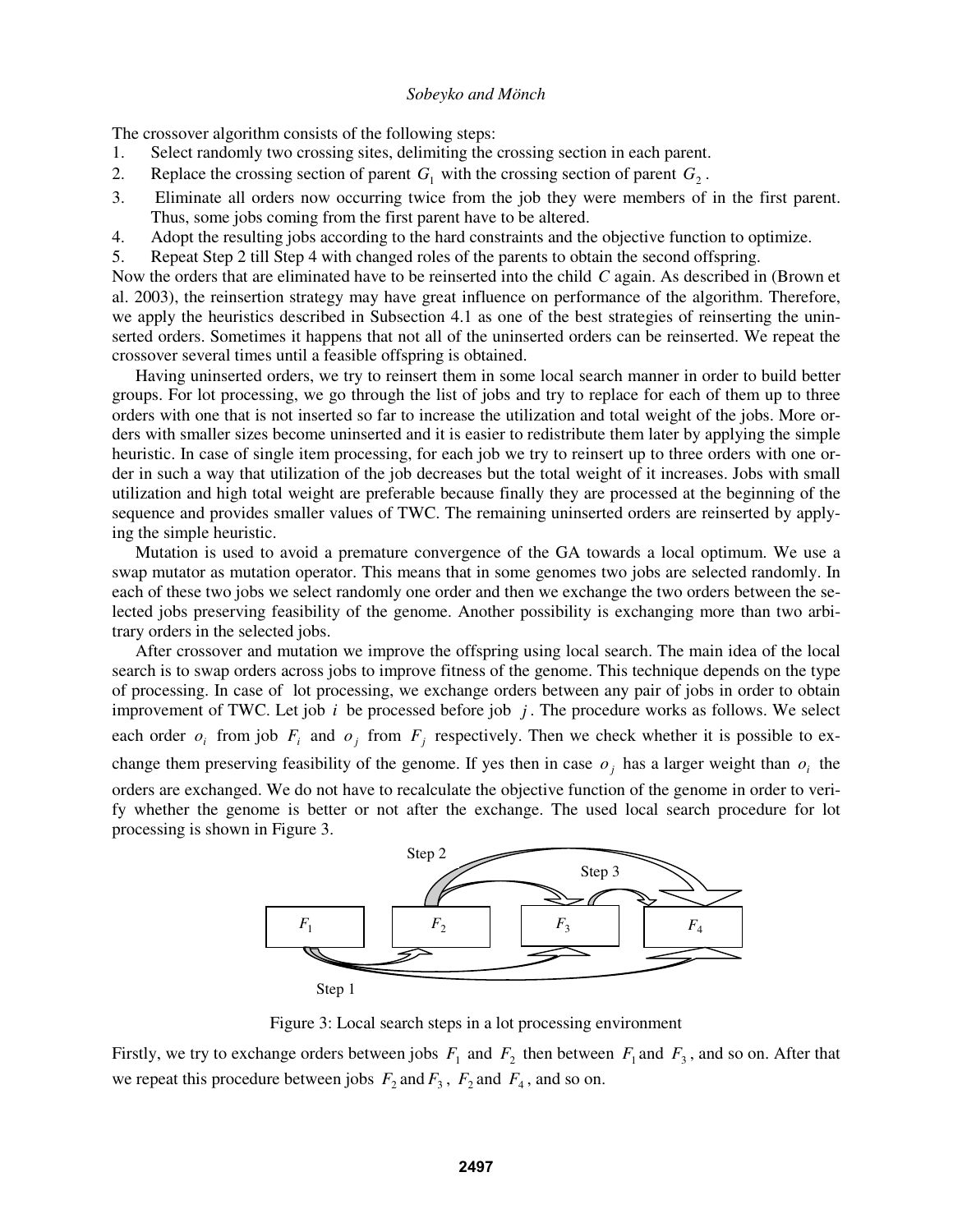We use a similar exchange procedure in case of single item processing. We can easily verify whether the exchange improves the genome if the exchange is performed between two adjacent jobs  $F_i$  and  $F_{i+1}$ . Suppose we consider two adjacent jobs  $F_i$  and  $F_{i+1}$ . We select an order  $o_i$  from  $F_i$  and an order  $o_{i+1}$ from  $F_{i+1}$ . Let  $s_i$  and  $s_{i+1}$  be the sizes and  $w_i$  and  $w_{i+1}$  the weights of  $o_i$  and  $o_{i+1}$  respectively. Denote the total weight of job  $F_i$  by  $W_i$  and the total size of the orders in  $F_{i+1}$  by  $S_{i+1}$  before the exchange. We can prove that if the condition

$$
(w_{i+1} - w_i)(S_{i+1} - S_{i+1}) + (W_i - w_i)(S_i - S_{i+1}) + w_{i+1} S_i - W_i S_{i+1} > 0
$$
\n(3)

is satisfied then swapping orders  $o_i$  and  $o_{i+1}$ , if it is possible, leads to a smaller value of TWC and, therefore, to better fitness of the genome. The described procedure of order exchanges is depicted in Figure 4.



Figure 4: Local search steps in a single item processing environment

We start to exchange orders between the jobs  $F_1$  and  $F_2$ , then between  $F_2$  and  $F_3$ , and so on until all the jobs are covered. After one such pass there might still be potential for further improvement. Therefore, we apply several passes until a further improvement is not possible. The procedure is motivated as follows. Even if some order  $o$  is placed into the first job  $F_1$  in the optimal solution, and we are dealing with a non-optimal solution, then after several passes the order can be shifted from the last job to the first job. Applying a local search technique leads to larger computational efforts within each iteration of the algorithm. But the performance of GGA is better. Hence, the GGA converges faster towards a solution with a small TWC value.

Besides crossover and mutation we also apply inversion techniques in order to bring together the most promising jobs in the genome. Thus every time before recalculation of the TWC value of a genome, we sort the jobs by applying the two properties shown in Section 2. Thus, we obtain the optimal sequence of the jobs.

### **4.3 RKGA**

Unlike the GGA the RKGA approach (see Bean 1994) does not deal directly with groups but rather with sequences of orders which later are distributed between jobs according to some heuristic distribution rule as described in Subsection 4.1. We propose two variants of the algorithm for lot and single item processing.

In this case every point of the search space of solutions is encoded as a sequence of real numbers  $z_i \sim U[0,1]$ , called random keys. According to the random keys all the orders can be sequenced. We point out that not each such random key sequence represents a feasible solution because for some sequences not all orders can be distributed. An example of a genome and its decoding can be seen in Figure 5.

$$
(z_1, z_2, z_3, ..., z_N) = \text{random key}
$$
\n
$$
(z_1, z_2, z_3, ..., z_N) = \text{random key}
$$
\n
$$
(z_1, z_2, z_3, ..., z_N) = \text{random key}
$$
\n
$$
(z_1, z_2, z_3, ..., z_N) = \text{random key}
$$
\n
$$
(z_1, z_2, z_3, ..., z_N) = \text{random key}
$$
\n
$$
(z_1, z_2, z_3, ..., z_N) = \text{random key}
$$
\n
$$
(z_1, z_2, z_3, ..., z_N) = \text{random key}
$$
\n
$$
(z_1, z_2, z_3, ..., z_N) = \text{random key}
$$
\n
$$
(z_1, z_2, z_3, ..., z_N) = \text{random key}
$$
\n
$$
(z_1, z_2, z_3, ..., z_N) = \text{random key}
$$
\n
$$
(z_1, z_2, z_3, ..., z_N) = \text{random key}
$$
\n
$$
(z_1, z_2, z_3, ..., z_N) = \text{random key}
$$
\n
$$
(z_1, z_2, z_3, ..., z_N) = \text{random key}
$$
\n
$$
(z_1, z_2, z_3, ..., z_N) = \text{random key}
$$
\n
$$
(z_1, z_2, ..., z_N) = \text{random key}
$$
\n
$$
(z_1, z_2, ..., z_N) = \text{random key}
$$
\n
$$
(z_1, z_2, ..., z_N) = \text{random key}
$$
\n
$$
(z_1, z_2, ..., z_N) = \text{random key}
$$
\n
$$
(z_1, z_2, ..., z_N) = \text{random key}
$$
\n
$$
(z_1, z_2, ..., z_N) = \text{random key}
$$
\n
$$
(z_1, z_2, ..., z_N) = \text{random key}
$$
\n
$$
(z_1, z_2, ..., z_N) = \text{random key}
$$
\n
$$
(z_1, z_2, ..., z_N) = \text{random key}
$$
\n
$$
(z_1, z_2, ..., z_N) = \text{random key}
$$
\n
$$
(z_1, z_2, ..., z_N) = \text{random key}
$$
\n
$$
(z_1
$$

Figure 5: Genome decoding for RKGA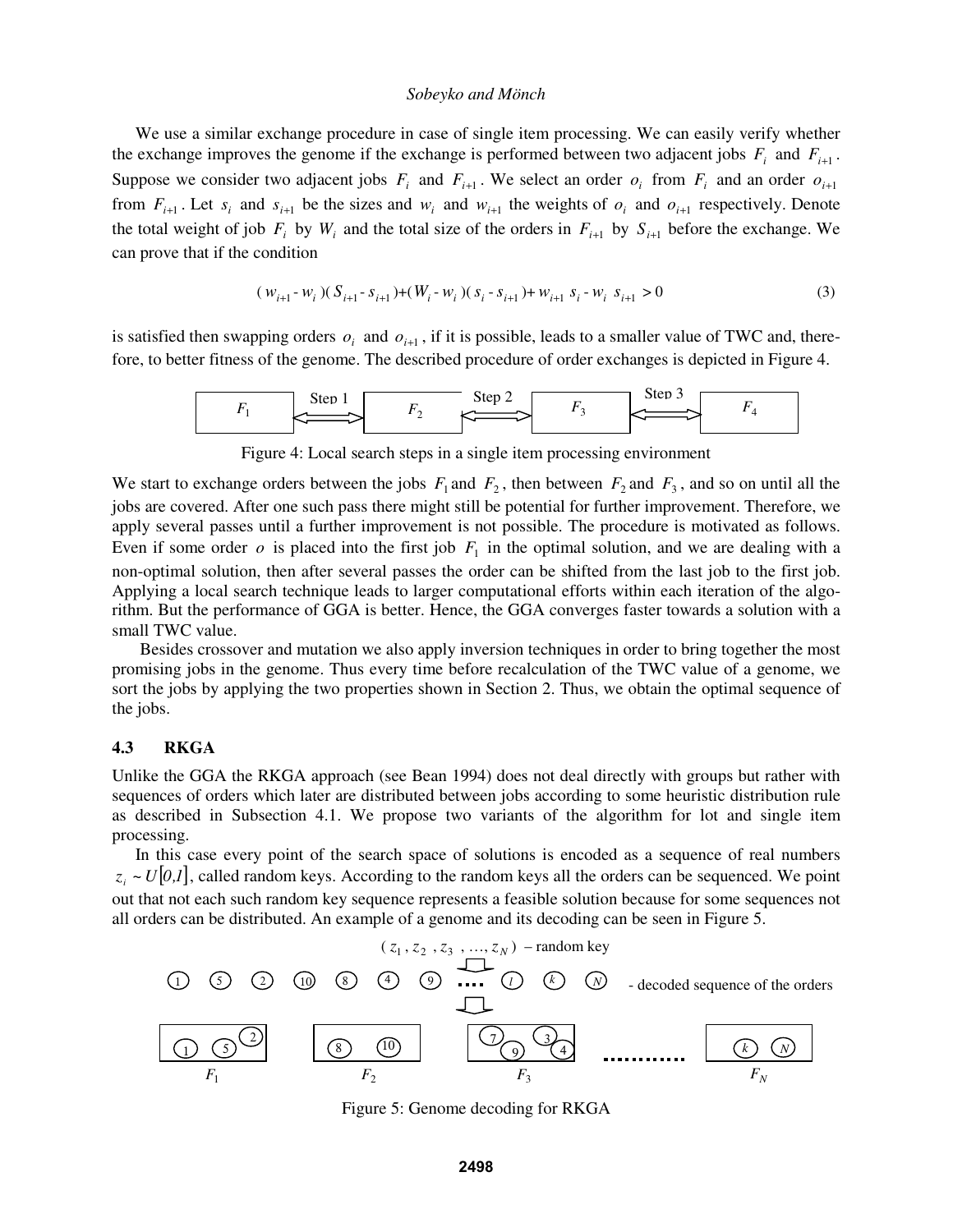Having the random keys, we can decode a sequence of the orders before the redistribution. We assume that order *i* is sequenced for scheduling before order *j* only if  $z_i < z_j$ . Like the GGA the RKGA re-

quires an initial population. The population is initialized as described for GGA.

The crossover operator acts on two genomes. We use a standard two-point crossover. The crossover works as follows. We randomly select two crossing sites for the parent genomes. Then we exchange the content of the crossing sections between the parents. Here we work with the random keys and not directly with the sequence of orders. The procedure is shown in Figure 6.



Figure 6: Random key two-point crossover

The second offspring is generated in a similar manner by exchanging the roles of the parents. Now the child genomes  $C_1$  and  $C_2$  contain random keys which allows us to decode the sequence of the orders before the distribution process. Although after each crossover we obtain a feasible sequence of orders by decoding the random keys, the genome may not be feasible. The problem that not all orders can be distributed can arise when using the FFD1-rule for lot processing or the FFD\_AJS1-rule for single item processing. Such infeasible offspring have to be avoided. Therefore, we apply the crossover procedure several times until the obtained offspring is feasible. The mutation is implemented as a random swap of two different elements of the random key representation.

Similar local search techniques are used as described for GGA. In contrast to GGA, we run the RKGA without changing the random keys after the local search because there is no direct counterpart in the random key representation. The local search is performed before we calculate TWC. In this case, potentially the most promising genomes will survive. The same inversion as for GGA is applied for RKGA each time before we calculate the TWC value of a genome to determine its fitness. Again, this leads to a speed-up of the algorithm.

## **5 COMPUTATIONAL EXPERIMENTS**

We start with describing our design of experiments. Then we present the computational results based on the randomly generated problem instances from Subsection 5.1. The simple heuristics, GGA, RKGA, and MGA, the best performing GA from (Mason and Qu 2005), are compared.

### **5.1 Design of Experiments**

We generate randomly problem instances that depend on the number of available jobs, the number of orders, the size, and weight of the orders according to the generation scheme found in (Mason et al. 2004). The parameter  $\nu$  defines the range of the order size, whereas the parameter  $\beta$  is responsible for the capacity of the FOUPs. The used design of the experiments is presented in Table 1.

We apply a steady-state GA with overlapping populations and a replacement rate of 0.5. The crossover probability is selected as 0.8. The corresponding mutation probability is 0.1. The population size is 300. Two hundred iterations per problem instance are performed by the GGA and one thousand iterations by RKGA and by MGA. These parameter values are chosen after extensive computational experiments based on a trial and error strategy. The three GAs are implemented in the programming language C++ us-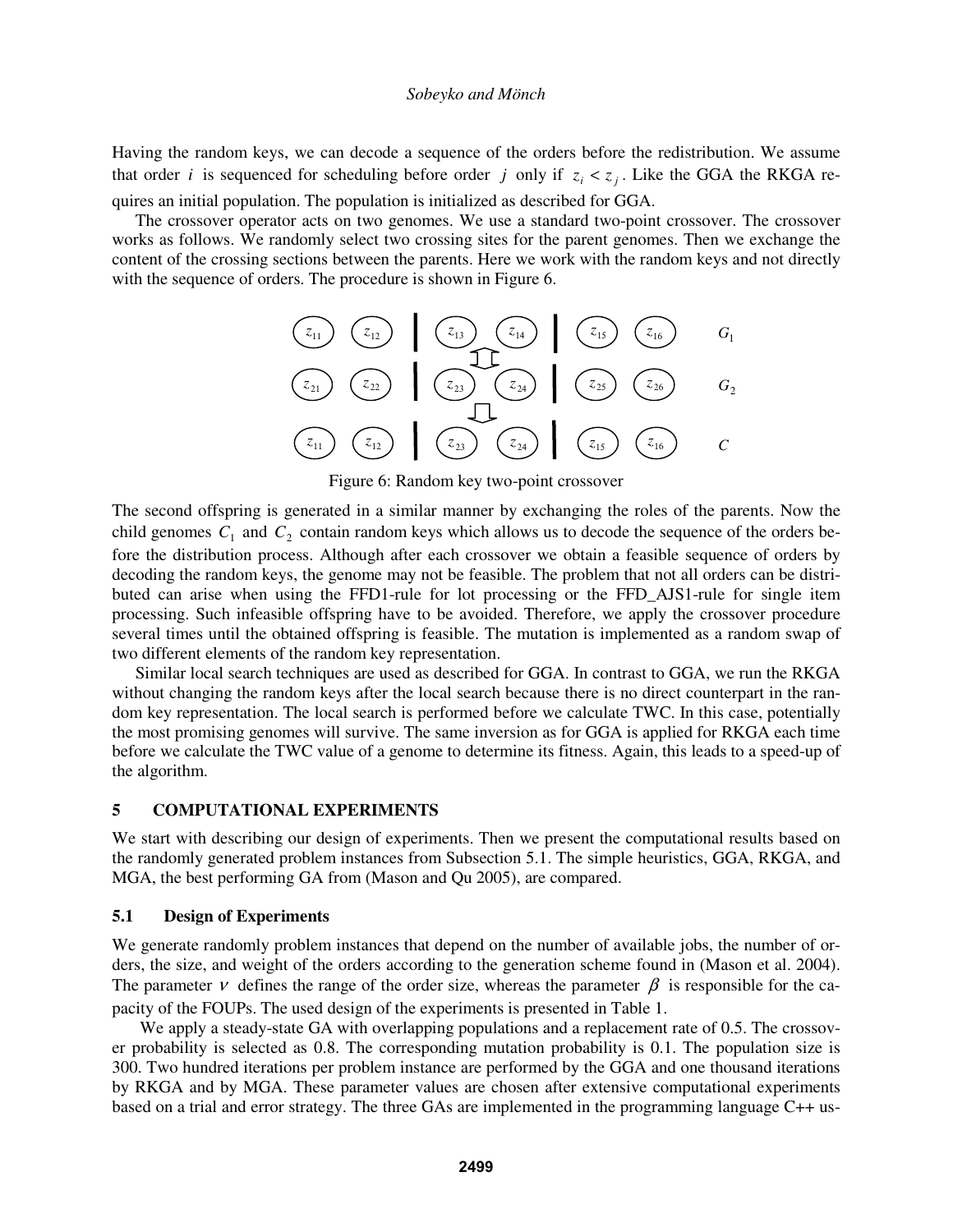ing the framework GALib. A computer with Intel Core 2 Duo 2.26 MHz processor and 4 GB of main memory is used to carry out the experiments.

## **5.2 Computational Results**

We compare the performance of the proposed heuristics by applying them to the problem instances. Since the researched problem is NP-hard, we are not always able to find optimal solutions within a reasonable amount of time when the number of orders and jobs is large. Thus, we start with assessing the proposed algorithms for small-sized problem instances using only one instance per factor combination. The considered number of orders in the small-sized problem instances is 10, 15, 20, and 25.

| Factor                                  | <b>Level</b>                                                               | Count |
|-----------------------------------------|----------------------------------------------------------------------------|-------|
| $s_{o}$ (in wafer)                      | $\sim DU\left[\nu-\frac{v+1}{2},\nu+\frac{v+1}{2}\right], \nu \in \{3,5\}$ |       |
| $W_{\alpha}$                            | $\sim DU[1,15]$                                                            |       |
| $K$ (in wafer)                          | $12\beta+1, \ \beta \in \{1,2\}$                                           | ∍     |
| N                                       | 10,15,30,50,100                                                            |       |
| F                                       | $\lceil Nv/12\beta \rceil + 1$                                             |       |
| $P$ (problem type)                      | single item, lot processing, $\rho = 10$<br>in both cases                  |       |
| Number of independent problem instances | 5 per factor combination                                                   |       |
| Total number of problem instances       |                                                                            | 200   |

| Table 1: Design of experiments |  |
|--------------------------------|--|
|--------------------------------|--|

Table 2 presents the ratios of the TWC values for the various heuristics and the TWC values of the simple heuristics (SH). As it can be clearly seen, we obtain up to 4.5% better results in the lot processing case and up to 12% improvement in the single item processing case with respect to SH.

|                  |                |              | Lot processing |             |            |           |              |            | Single item processing |            |                 |          |  |  |
|------------------|----------------|--------------|----------------|-------------|------------|-----------|--------------|------------|------------------------|------------|-----------------|----------|--|--|
| $\boldsymbol{N}$ | R              | $\mathcal V$ | <b>GGA</b>     | <b>RKGA</b> | <b>MGA</b> | <b>SH</b> | <b>CPLEX</b> | <b>GGA</b> | <b>RKGA</b>            | <b>MGA</b> | <b>SH</b>       | CPLEX*   |  |  |
| 10               |                | 3            | 1.000          | 1.000       | 1.000      | 1.000     | 1.000        | 0.946      | 0.946                  | 0.946      | 1.000           | 0.946    |  |  |
|                  |                | 5            | 0.996          | 0.996       | 0.996      | 1.000     | 0.996        | 0.951      | 0.951                  | 0.959      | 1.000           | 0.951    |  |  |
|                  | 2              | 3            | 1.000          | 1.000       | 1.000      | 1.000     | 1.000        | 0.872      | 0.872                  | 0.878      | 1.000           | 0.872    |  |  |
|                  | 2              | 5            | 1.000          | 1.000       | 1.000      | 1.000     | 1.000        | 0.965      | 0.965                  | 0.968      | 1.000           | 0.965    |  |  |
| 15               |                | 3            | 1.000          | 1.000       | 1.000      | 1.000     | 1.000        | 0.960      | 0.960                  | 0.960      | 1.000           | 0.960    |  |  |
|                  |                | 5            | 0.955          | 0.955       | 0.955      | 1.000     | 0.955        | 0.970      | 0.970                  | 0.970      | 1.000           | 0.970    |  |  |
|                  | 2              | 3            | 0.983          | 0.983       | 0.983      | 1.000     | 0.983        | 0.923      | 0.923                  | 0.943      | 1.000           | 0.923    |  |  |
|                  | $\overline{2}$ | 5            | 0.987          | 0.987       | 0.987      | 1.000     | 0.987        | 0.927      | 0.927                  | 0.930      | 1.000           | 0.927    |  |  |
| 20               |                | 3            | 0.997          | 0.997       | 0.997      | 1.000     | 0.997        | 0.940      | 0.940                  | 0.940      | 1.000           | 0.940    |  |  |
|                  |                | 5            |                |             |            | Failed    |              | 0.975      | 0.975                  | 0.976      | 1.000           | $0.981*$ |  |  |
|                  | $\overline{2}$ | 3            | 1.000          | 1.000       | 1.000      | 1.000     | 1.000        | 0.879      | 0.879                  | 0.905      | 1.000           | 0.879    |  |  |
|                  | 2              | 5            | 0.996          | 0.996       | 0.996      | 1.000     | 0.996        | 0.953      | 0.953                  | 0.953      | 1.000           | $0.957*$ |  |  |
| 25               |                | 3            | 1.000          | 1.000       | 1.000      | 1.000     | 1.000        | 0.960      | 0.960                  | 0.96       | 1.000           | $0.960*$ |  |  |
|                  |                | 5            | 0.957          | 0.957       | 0.96       | 1.000     | 0.957        | 0.967      | 0.967                  | 0.967      | 1.000           | $0.987*$ |  |  |
|                  | 2              | 3            | 1.000          | 1.000       | 1.000      | 1.000     | 1.000        | 0.959      | 0.959                  | 0.961      | 1.000           | $0.959*$ |  |  |
|                  | 2              | 5            | 0.993          | 0.993       | 0.993      | 1.000     | 0.993        | 0.942      | 0.943                  | 0.942      | 1.000           | $0.946*$ |  |  |
| Total            |                | 0.987        | 0.987          | 0.988       | 1.000      | 0.987     | 0.948        | 0.948      | 0.951                  | 1.000      | $\ast$<br>0.941 |          |  |  |

Table 2: Relative TWC values for small-sized problem instances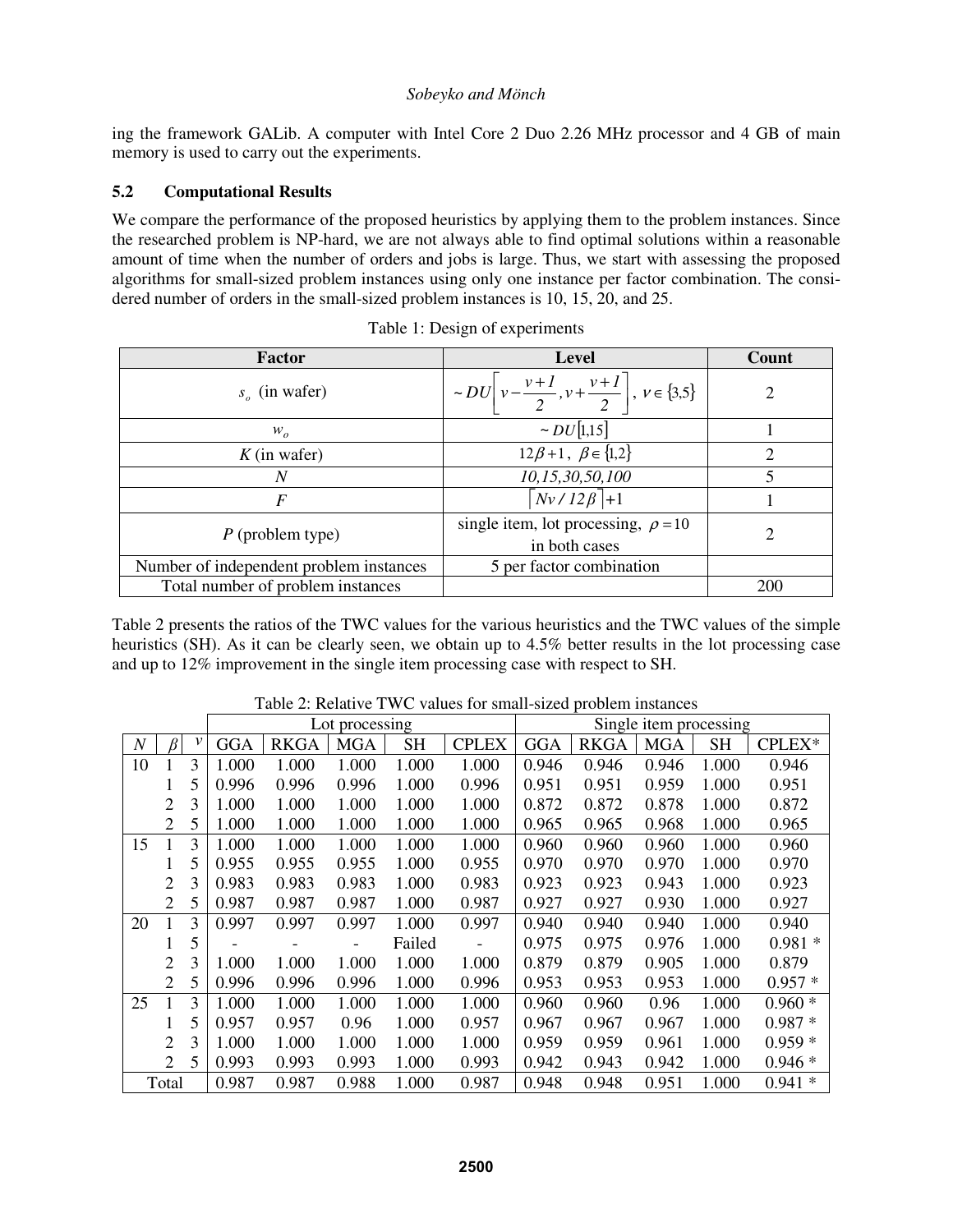We also try to solve the mixed integer programs from (Mason et al. 2004) for our problem instances with CPLEX in order to assess the quality of our heuristic solutions. Because of the hardness of the researched scheduling problems, we were not able to find the optimal solutions with CPLEX within 4 hours per instance in some situations. Thus, the best found feasible solutions are marked with "\*" in this situation. It is interesting to note that GGA always provides the optimal solution for each problem instance for which we are able to find this solution with CPLEX.

MGA does not always find the optimum but provides near-to-optimal solutions at the same time. RKGA can compete with these algorithms. We notice that SH is not able to find a feasible solution for one problem instance.

Next, we present the computational results for large-sized problem instances as well. Here, we generate five problem instances per factor combination and show the average values for the performance measures. The problem instances are generated with respect to solvability by the SH. In this situation, the GAs are terminated after two minutes.

|           |                |                            | Lot processing |             |            |           | <b>Best</b> | Single item processing |             |            |           | <b>Best</b> |
|-----------|----------------|----------------------------|----------------|-------------|------------|-----------|-------------|------------------------|-------------|------------|-----------|-------------|
| ${\bf N}$ | $\beta$        | $\boldsymbol{\mathcal{V}}$ | GGA            | <b>RKGA</b> | <b>MGA</b> | <b>SH</b> | GGA         | <b>GGA</b>             | <b>RKGA</b> | <b>MGA</b> | <b>SH</b> | GGA         |
| 10        | 1              | 3                          | 0.981          | 0.981       | 0.981      | 1.000     | 0.970       | 0.929                  | 0.929       | 0.929      | 1.000     | 0.884       |
|           | 1              | 5                          | 0.987          | 0.987       | 0.987      | 1.000     | 0.969       | 0.953                  | 0.953       | 0.953      | 1.000     | 0.891       |
|           | 2              | 3                          | 0.997          | 0.997       | 0.997      | 1.000     | 0.987       | 0.92                   | 0.920       | 0.936      | 1.000     | 0.865       |
|           | $\overline{2}$ | 5                          | 0.985          | 0.985       | 0.985      | 1.000     | 0.965       | 0.927                  | 0.927       | 0.929      | 1.000     | 0.845       |
| 15        | 1              | 3                          | 0.988          | 0.988       | 0.988      | 1.000     | 0.948       | 0.931                  | 0.931       | 0.931      | 1.000     | 0.892       |
|           | 1              | 5                          | 0.962          | 0.962       | 0.962      | 1.000     | 0.919       | 0.981                  | 0.981       | 0.985      | 1.000     | 0.966       |
|           | $\overline{2}$ | 3                          | 1.000          | 1.000       | 1.000      | 1.000     | 1.000       | 0.943                  | 0.943       | 0.945      | 1.000     | 0.919       |
|           | $\overline{c}$ | 5                          | 0.980          | 0.980       | 0.980      | 1.000     | 0.964       | 0.936                  | 0.936       | 0.941      | 1.000     | 0.921       |
| 30        | $\mathbf{1}$   | 3                          | 0.996          | 0.996       | 0.996      | 1.000     | 0.991       | 0.961                  | 0.963       | 0.963      | 1.000     | 0.945       |
|           | 1              | 5                          | 0.970          | 0.970       | 0.971      | 1.000     | 0.932       | 0.978                  | 0.980       | 0.978      | 1.000     | 0.955       |
|           | $\overline{2}$ | 3                          | 1.001          | 0.999       | 0.999      | 1.000     | 0.997       | 0.946                  | 0.946       | 0.955      | 1.000     | 0.918       |
|           | $\overline{2}$ | 5                          | 0.977          | 0.977       | 0.979      | 1.000     | 0.952       | 0.97                   | 0.971       | 0.971      | 1.000     | 0.963       |
| 50        | 1              | 3                          | 0.997          | 0.998       | 0.999      | 1.000     | 0.995       | 0.979                  | 0.989       | 0.981      | 1.000     | 0.972       |
|           | 1              | 5                          | 0.968          | 0.97        | 0.972      | 1.000     | 0.959       | 0.988                  | 1.000       | 0.992      | 1.000     | 0.98        |
|           | 2              | 3                          | 0.996          | 0.996       | 0.999      | 1.000     | 0.988       | 0.959                  | 0.961       | 0.966      | 1.000     | 0.951       |
|           | $\overline{2}$ | 5                          | 0.985          | 0.987       | 0.986      | 1.000     | 0.977       | 0.983                  | 0.992       | 0.984      | 1.000     | 0.978       |
| 100       | 1              | 3                          | 0.996          | 1.005       | 1.001      | 1.000     | 0.99        | 0.994                  | 1.067       | 0.996      | 1.000     | 0.99        |
|           | 1              | 5                          | 0.975          | 0.981       | 0.991      | 1.000     | 0.966       | 0.995                  | 1.025       | 1.005      | 1.000     | 0.992       |
|           | $\overline{2}$ | 3                          | 1.000          | 1.010       | 1.003      | 1.000     | 0.998       | 0.988                  | 1.020       | 0.991      | 1.000     | 0.982       |
|           | 2              | 5                          | 0.985          | 0.994       | 1.002      | 1.000     | 0.979       | 0.994                  | 1.060       | 1.000      | 1.000     | 0.99        |
|           | Total          |                            | 0.984          | 0.9900      | 0.993      | 1.000     | 0.972       | 0.987                  | 1.023       | 0.992      | 1.000     | 0.944       |

Table 3: Relative average and best TWC values for five problem instances per factor combination

From Table 3 we can see that GGA always provides results of a slightly better quality, especially for relatively small-sized problem instances. But when the size of the problem instances grow, the performance of the GAs decreases compared to the simple heuristics. We assume that this effect is caused by the increasing amount of small orders. Thus, the orders can be distributed more easily between the jobs and therefore, such problem instances are easier to solve by the SHs.

We also point out that the GGA slightly outperforms MGA. Of course, the improvement compared to the simple heuristics depends on the problem instance. Therefore, we analyze not only the average improvement but also the results for every separate problem instance. The best relative values found by the GGA are also presented in Table 3. We see that for small problem instances the improvement can be quite large.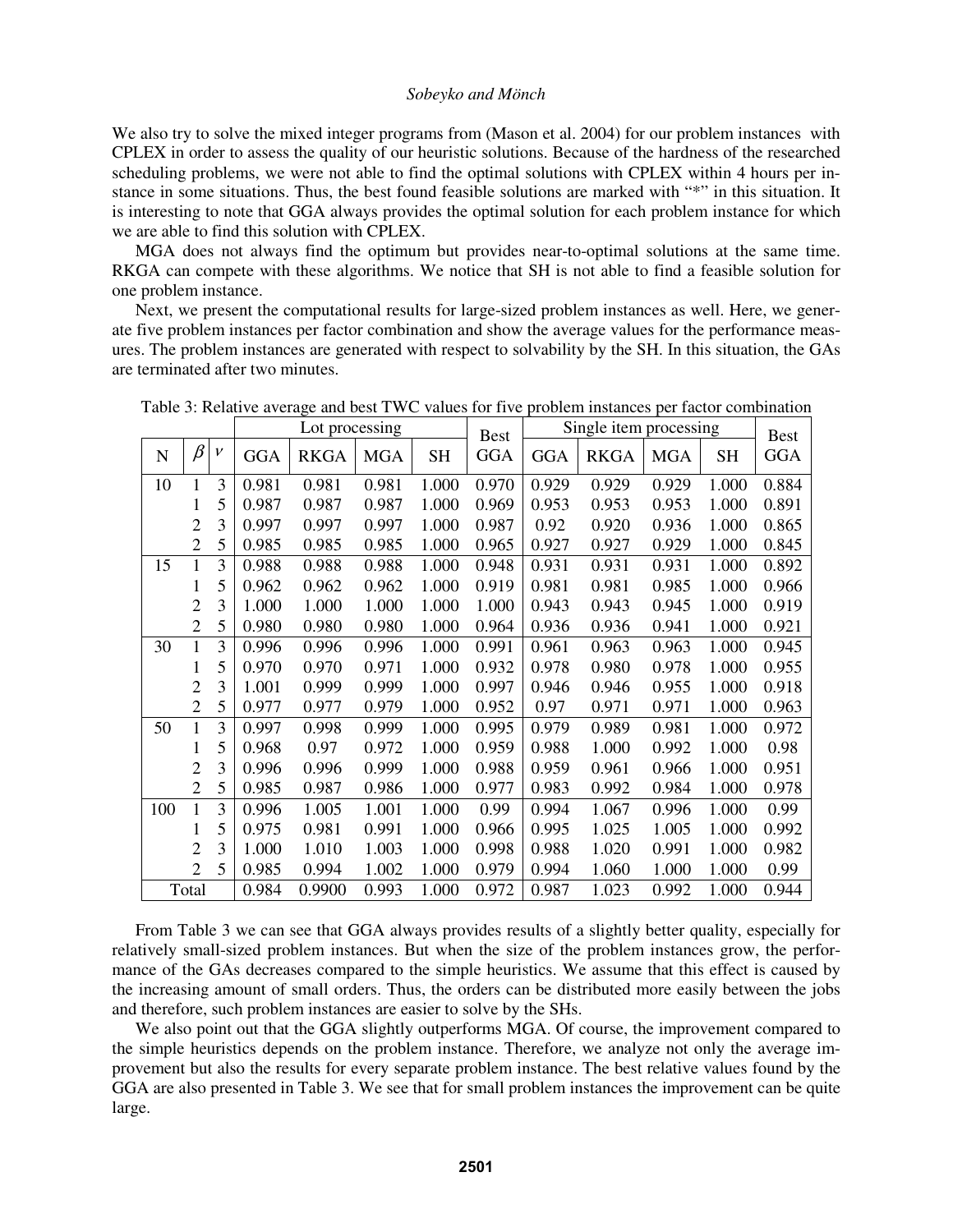Our computational experiments show that GGA outperforms the other GAs with respect to the number of iterations. Although one iteration of the GGA is more time consuming, it provides a larger improvement of the objective function value.

In case of lot processing the GGA has quite good performance when the time of computation is limited. We consider different maximum computing time levels for out experiments. The numerous computational experiments show that already after 10 seconds of computation per problem instance for large-sized problem instances with an amount of 50 and 100 orders the quality of solutions of the GGA is larger than the quality of solutions obtained by the MGA and the SHs.

For the case of a single item processing environment, GGA is outperformed by MGA when only a small amount of computing time is allowed. This is caused by the relatively large computational effort of one iteration of the GGA and sometimes infeasible child genomes after the crossover. But as the number of iterations increases the solutions improve. Finally, GGA also slightly outperforms MGA when enough computing time is available.

### **6 CONCLUSIONS AND FUTURE RESEARCH**

In this paper, we discussed heuristics that are motivated by scheduling problems that can be found in 300 mm wafer fabs. Lots are transported using FOUPs. It appears that often orders have to be grouped together to fill a single FOUP. We proposed two different GAs. The first algorithm is a GGA as proposed by Falkenauer (1998). The second algorithm starts from order sequences and transforms each of the sequences into a sequence of jobs. The order sequences are determined by a RKGA. It turned out that the GGA only slightly outperforms GAs from previous research. But GGA is much faster when a lot processing environment is assumed. RKGA behaves similar to the best performing GA from previous research. We conclude that GGA is appropriate to solve MOJ scheduling problems because of its groupcentric point of view.

There are several directions for future research. First of all, we are interested in studying problems with ready times, i.e., it is not required that all orders are available at the beginning, and due dates for the orders. A first preliminary experimentation shows that the GGA clearly outperforms the MGA in this situation. Furthermore, we are also interested in extending the GGA approach to the case of parallel machines.

## **REFERENCES**

- Agrawal, G. K., and S. S. Heragu. 2006. A Survey of automated material handling systems in 300-mm semiconductor fabs. *IEEE Transactions on Semiconductor Manufacturing* 19(1):112-120.
- Brown E., and R. Sumichrast. 2003. Impact of the replacement heuristic in a grouping genetic algorithm. *Computers & Operations Research* 30:1575-1593.
- Bean, J. C. 1994. Genetic algorithms and random keys for sequencing and optimization. *ORSA. Journal on Computing*, 6:154–160.
- Falkenauer, E. 1998. *Genetic Algorithms and Grouping Problems*. *Wiley*.
- Falkenauer, E. 1996. A hybrid grouping genetic algorithm for bin packing. *Journal of Heuristics* 2:5-30.
- Gupta, J. N., D. R. Ruiz, J. W. Fowler, and S. J. Mason. 2006. Operational planning and control of semiconductor wafer production. *Production Planning & Control* 17(7):639-647.
- Graham, R. L., E. L. Lawler, J. K. Lenstra, and A. H. G. Rinnooy Kan. 1979. Optimization and approximation in deterministic sequencing and scheduling: a survey. *Annals of Discrete Mathematics* 5:287- 326.
- Mason, S., and J.-S. Chen. 2009. Scheduling multiple orders per job in a single machine to minimize total completion time. *Submitted for publication.*
- Mason S., P. Qu, E. Kutanoglu, and J. Fowler. 2004. The single machine multiple orders per job scheduling problem. *Submitted for publication.*